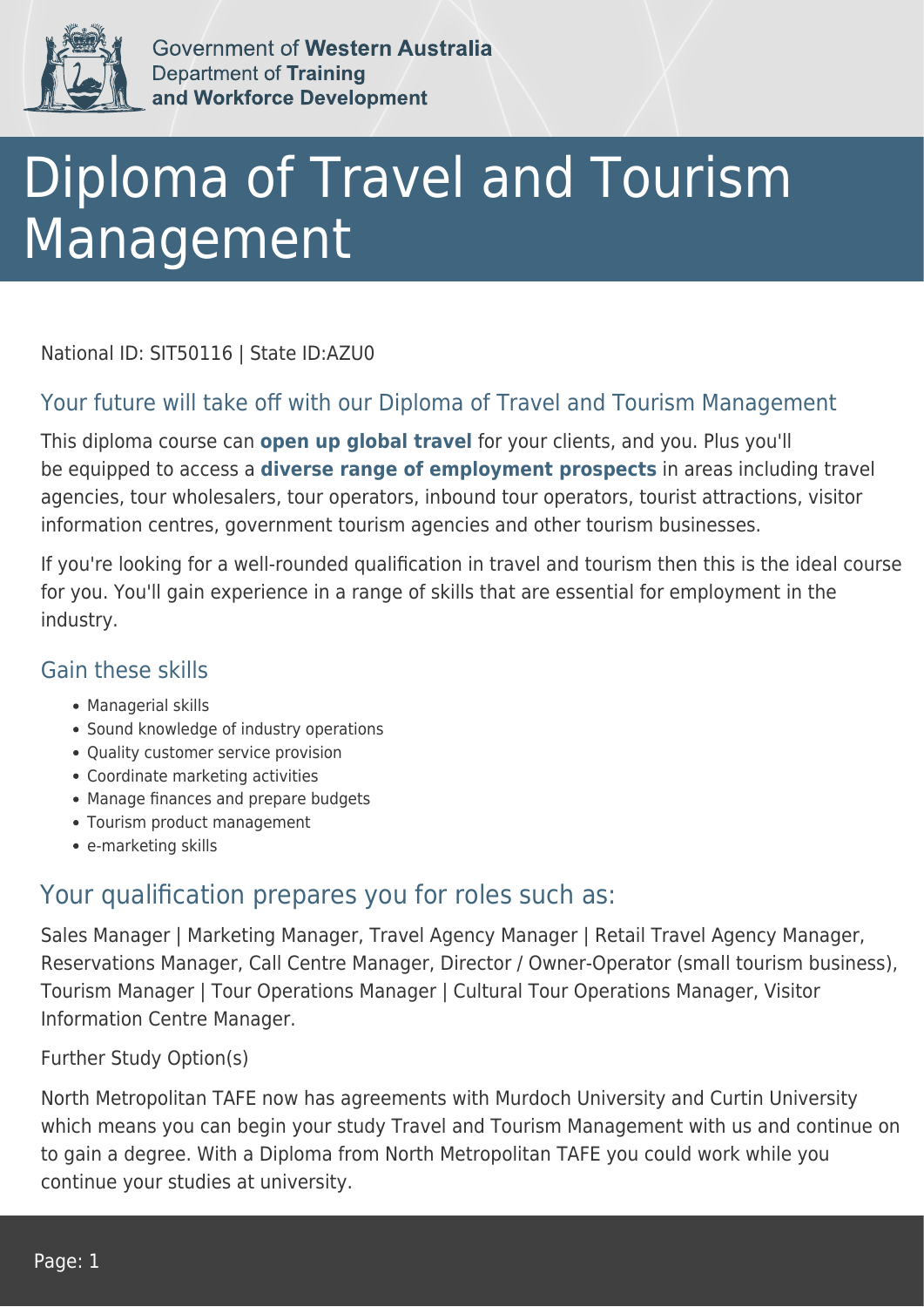

Government of Western Australia **Department of Training** and Workforce Development

At Murdoch University you can go straight into the second year of a Bachelor of Business degree after completing your Diploma .

At Curtin University completion of NMT's Diploma will help you gain 150 credits towards a Bachelor of Commerce (Tourism and Hospitality Major).

[Apply now](https://tasonline.tafe.wa.edu.au/Default.aspx)